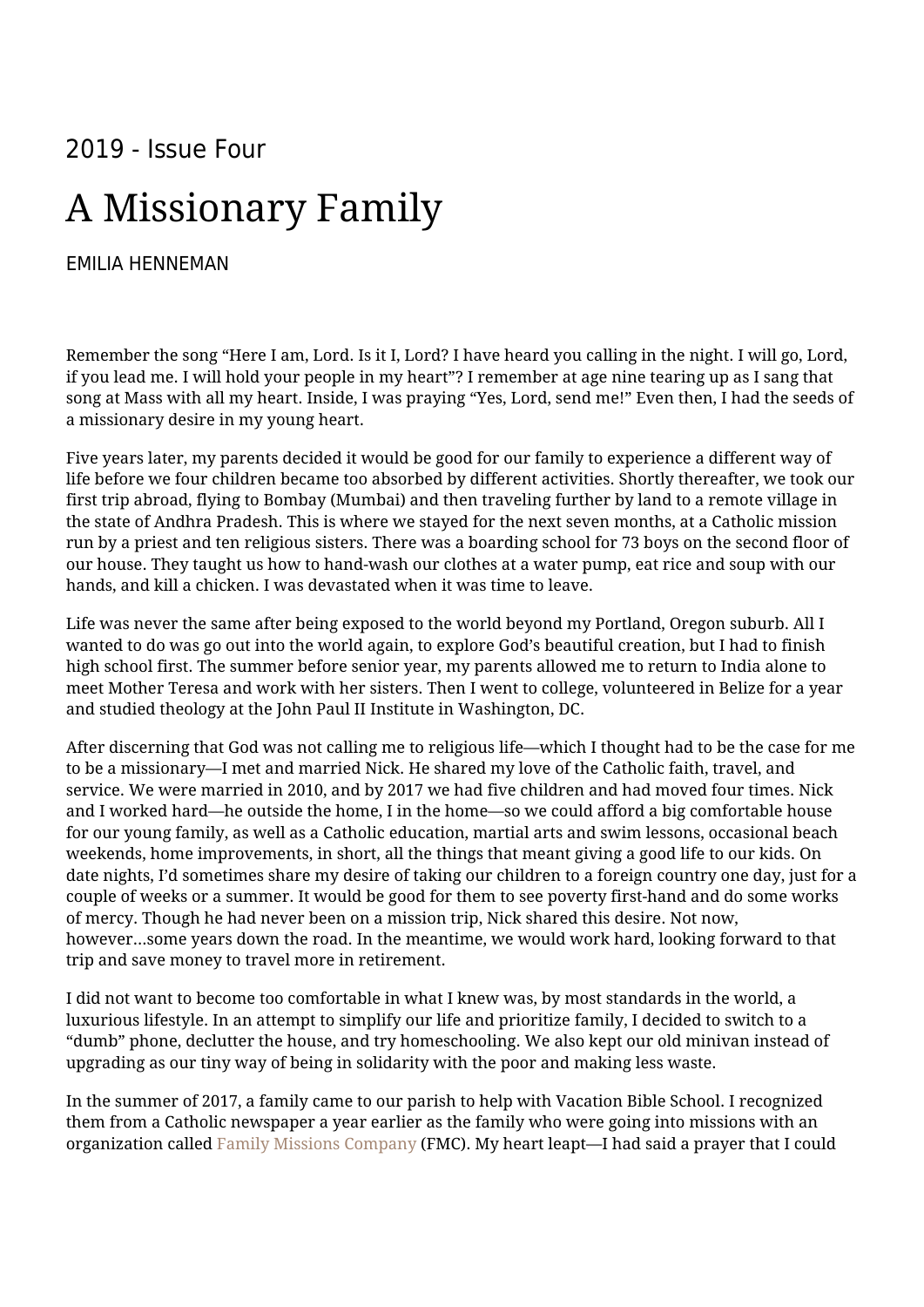meet them someday, and here they were! I invited them for dinner and asked all kinds of questions about their mission life. Although we enjoyed their company, the lifestyle didn't sound very glamorous. What struck me most was that they were an ordinary family like us. As Nick and I waved goodbye, I told him, "I thought maybe I would feel called into missions like their family, but I guess God took that desire away. I definitely don't want to live like that," and we shut the door behind us.

Six months later, however, it felt like something was missing in our lives. One night it dawned upon me to look up that same missionary family and see how they were doing. When I went to the FMC website and clicked "Meet our Missionaries," my jaw dropped; I saw many large, young Catholic missionary families. People were doing this?! I read all the family bios aloud to Nick. Then I read everyone's blogs. My questions were answered—FMC was started by a lay Catholic family. It had 300 missionaries in 10 countries preaching the Gospel and serving the poor. Becoming missionaries meant making a two-year commitment. I was ready to sell the house immediately! But what about the kids? If this was our vocation as a couple, then this was our kids' vocation too. Why *wouldn't* we do this? Nick shared his reservations—he didn't feel comfortable leaving for two years without having a job when he came back. He had a family to support. Though we had no immediate answers, we knew God did. We started praying and placed our lives in His hands.

Things started to fall into place, miraculously. First, Nick found out that he could take two back-to-back sabbatical years. Then we attended a "Come and See" weekend which confirmed everything we were hoping for. Moreover, FMC accepted our application; they thought we could do this! Our house sold in a couple of weeks. We either got rid of our things or stored them in a donated space. A week before leaving, we had some other news to share: we were expecting another baby. People asked me if I was scared to take my kids or have a baby abroad, but I was never afraid. The experiences that Genie Summers, co-founder of FMC, shared in her books about her family in missions reassured me of God's protection and shield over my family.

In September, instead of being in school, our kids were with us at "Intake," a three-month missionary formation program. After a period of study and preparation, we spent one month at a mission post in Mexico. Our family shared one bedroom, something I never would have believed possible. At the end of this trip, each missionary was handed a sealed envelope with their first year's mission post assignment. Ours was Costa Rica. The second year, we could decide to stay or go somewhere else. I used to avoid bringing all five kids to Costco, yet here we were going to take them abroad to Central America.

We went home at Christmas to fundraise and prepare for Costa Rica. There were many generous people eager to help with the mission work. They became our partners. As Mother Teresa said, "Some go by giving, others give by going." We are the part of the Body of Christ who goes to the foreign missions, and we are so grateful for the part that supports us financially and in prayer, and the part that stays home and evangelizes in our own parish.

We had a few things to do before settling into our small town of Coopevega. Our first stop was Guatemala for a month to study Spanish. The practice boosted our confidence in speaking. Then we flew to the capital San Jose and drove the five hours along winding and bumpy roads to our simple but clean, little yellow house. For the next two weeks, we unpacked and got the kids enrolled in the local public school, hired a housekeeper, and bought a car. We headed back to San Jose where little Felicity was born. My parents and sister and brother-in-law came to help for a couple of weeks. Then we headed back to Coopevega, our town near the Nicaraguan border, to finally settle in.

Our main parish has two or three priests who serve forty-two communities. Three religious sisters, the priests, our family and another missionary family are responsible for the seventeen communities in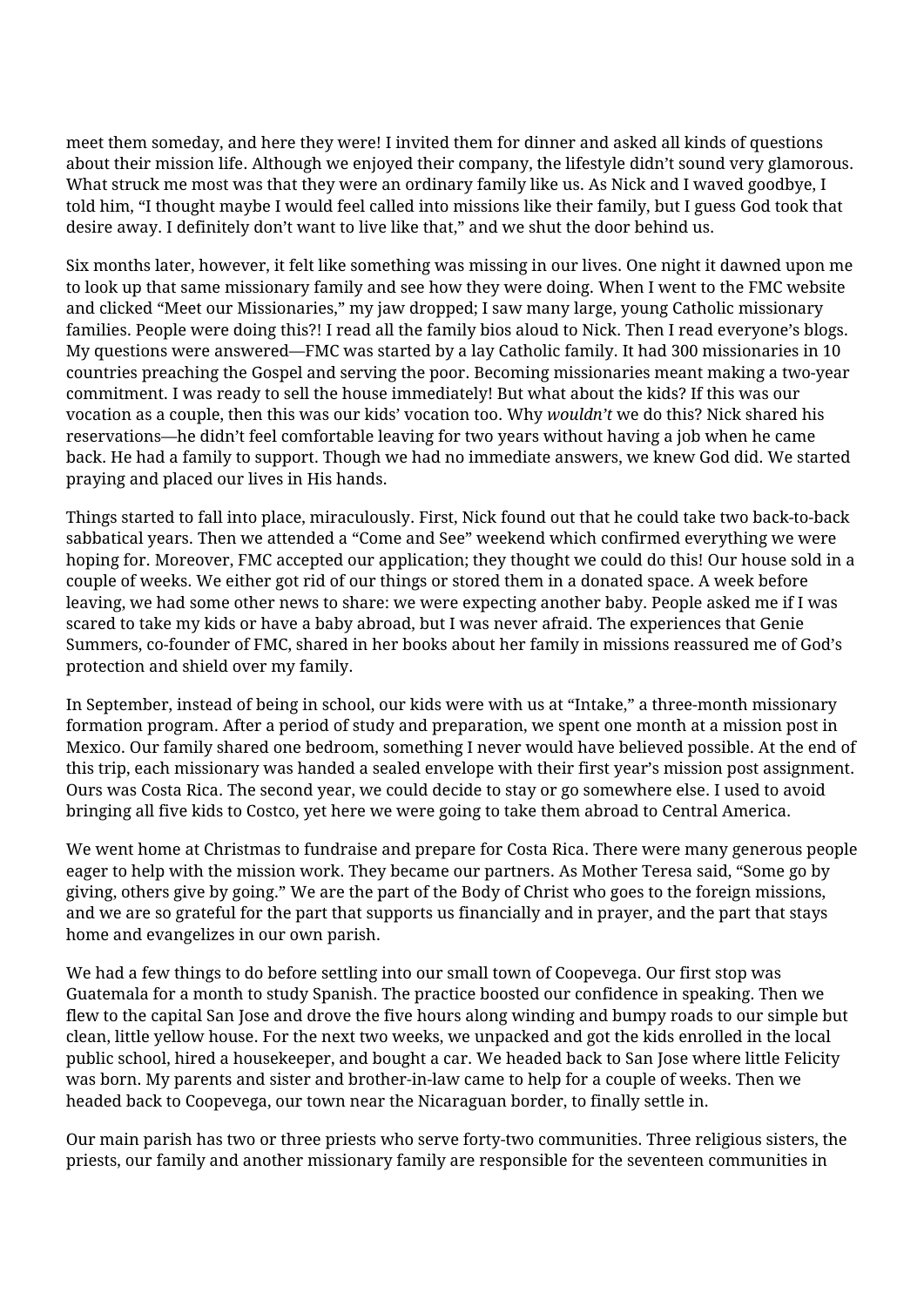our zone. Some of the locations where we catechize and bring Holy Communion are quite remote, accessible only by unpaved roads. The priests can only reach some chapels once every three months, and many communities don't have any qualified catechists.

Getting started was slow and steady, but we had been advised to approach missions as a marathon, not a sprint. Father introduced us at Mass, and the congregation gave us a standing ovation. We had also been advised to start a routine right away, including our most basic commitments--daily personal prayer with Scripture, family prayer, community time with the other missionary family here, and one family day a week. We didn't even look for ministries for the first couple of months. Being a missionary is not primarily about doing; it's about being. Our vocation as missionaries stems from our identity as beloved children of God, which is revealed through our relationship with the Lord. Our daily prayer sustains us; without our prayer, we cannot be true missionaries.

After four months, we went on a family retreat to discern what ministries to become involved in. We had a list of over fifty possibilities. We alternated personal prayer with family sharing to discern where the Holy Spirit was calling us. We concluded that this first year, the Holy Spirit would like us to strive to live as a holy family, then be spontaneous and willing to help people as they come along, each with a unique challenge, and finally, through friendship to journey with people in their relationship with Jesus. It was very simple.

Although we have not met personally with the bishop yet, he sent us a message: if you do nothing else but just live here, that is enough. I was confounded by that message, but it comforts me often. Sometimes it seems like we are doing so little—not building a hospital, orphanage, or a business, not running retreats or conferences. However, we are open to wherever the Holy Spirit leads us. We do things such as building houses, bringing the sick to a medical clinic, passing out food bags from our home, praying with people, encouraging them to consider marriage (which is not often considered here), teaching a baptism class, and hiring locals to plant a garden to feed the poor. Right now, we're looking at starting a sponsorship program for immigrant Nicaraguan high school students who need legal documents in order to work and receive health care. At first, our heads were spinning trying to juggle the kids, the projects, the visitors and our other responsibilities. Now, we are more used to it. Our home is in the middle of town, so it is a center of activity, not a place of rest. We were advised to take one day a week and one weekend a month away from our post in order to avoid burnout. This has helped.

On a typical day, Nick and I take turns taking time for personal prayer in the church across the street. We get the kids to school and do supplemental homeschooling. People will stop by to ask for food or rent money or help with an infirmity. We meet and talk with them on our porch, pray, and either help them on the spot or discuss and let them know later what can be done. In the afternoon, we do whatever tasks need doing that day. In the evening, we pray as a family. On Saturday, we do ministry in one of the remote communities, sometimes go to the city for errands, and attend Mass. Sunday is a day of rest.

Sometimes people line up in front of our gate waiting to talk, and one of the most difficult responsibilities of being a missionary is deciding how, who, and when to help. For example, Jose is a twenty-year old man who was going blind, and, after discerning prayerfully, we decided to pay for special lenses that were supposed to prolong his vision. He traveled to the capital to the eye clinic, but then called to explain that it was too late; because he couldn't afford it sooner, his vision impairment had advanced too much. He no longer needed us to pay for anything. We grieved with him over the phone. He's not Catholic, but we share our Christian faith. Although he won't be getting the lenses now,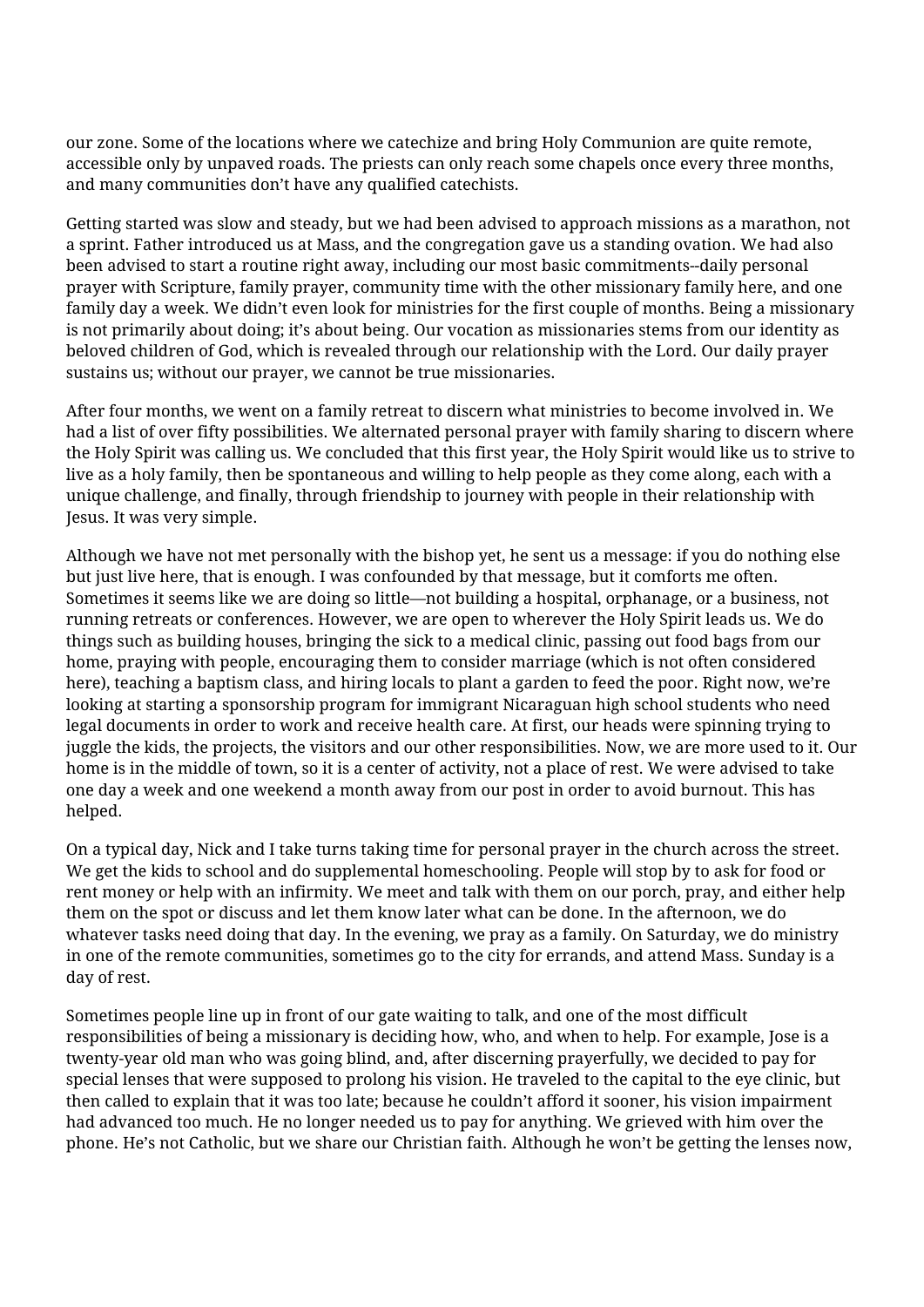this experience allowed us to journey with him. We ended up offering him, his brother, and his sisterin-law jobs in our garden.

God has been faithfully guiding our every step, but even so there are hardships. One week, all of my kids had a rash, headache, fever, vomiting, or all of the above. Then, I got my first migraine. Also, the news informed us that there were kidnappers at large. I was anxious about the kids. I also really missed having a couch, a living room, some chicken noodle soup, a house without bugs, a comfortable bed. How I was worshipping the idol of comfort and luxury! As I quickly realized that most of the world doesn't even have a house as nice as the one we have here. It seemed my whole life revolved around ensuring that neither I nor my family would suffer any discomfort when we were living in America. Blessed be God for removing us from those comforts and allowing us to live in closer solidarity with the poor. Though we are still far from living in true solidarity, the Holy Spirit is leading us step by step. I'm not sure if or when I will stop missing the comforts of home. However, what has become easier is persevering. I just envision myself following on the heels of Jesus, watching intently those heels as He leads me up and over mountains, and never being distracted or looking away.

Some days I feel like I'm not doing much—I have this vision of getting up in front of the congregation, preaching the Gospel from my heart to a church full of people and playing guitar while leading beautiful hymns. Then reality hits: I don't speak Spanish that well, and I can't play the guitar. This has been a lesson in putting what little I have at the disposal of the Holy Spirit, even my weakness.

The children enjoy the adventure of being here, the toucans in our yard, the monkeys down the road, and the challenge of learning Spanish. Some love school more than others, but overall they are happy. Some days they too are homesick for grandparents, holidays and comfort.

Life is wonderful here for Nick and me as a married couple. We are working together, sharing the roles at home and our ministries. He participates more in the parenting of the kids and also gets to lead and manage meaningful projects. We make decisions together, meeting often to brainstorm, delegate tasks and execute them. We are working as partners more than ever. Our greatest challenges here are the same as at home: the challenges of married life and parenthood. We continue to work on them both. Thanks be to God, Nick and I are in full agreement that we love this life of missions. Many couples struggle with only the husband or the wife feeling called to it, but we both feel called to be here.

In many ways, life is easier here than in the U.S. for us. Our family gets to spend all day together. The school schedule is more like part-time school, so we get to be with the kids more. We get to personally help people every day. We have a key for the church directly across the street. We live in a beautiful country where the people are extremely kind and life is much simpler. There are other American missionary families here, and we have support and continuing formation from the Family Missions Company. In fact, this is the first time in my life that I don't feel restless. I no longer need to know what we'll be doing in one, five, or ten years from now. My only goal is that we serve the Lord, anywhere that He may lead us, and He will take care of everything. As for the kids, I find consolation knowing that God called us here. They are His children first, and He will take care of them. We are here to serve, but we have already been so blessed ourselves. When God does one thing, He does a thousand!

I have an immense sense of peace and gratitude. There's no place I would rather be. Our plans are placed at God's feet. Each person in our family has the same title, down to our baby: we are all Catholic missionaries.

*Emilia Henneman, along with her husband and six children, serves as a Catholic lay missionary in Costa Rica. You can learn more about the Henneman family on the [Family Missions Company](https://www.familymissionscompany.com/project/nmhennemann/) website.*